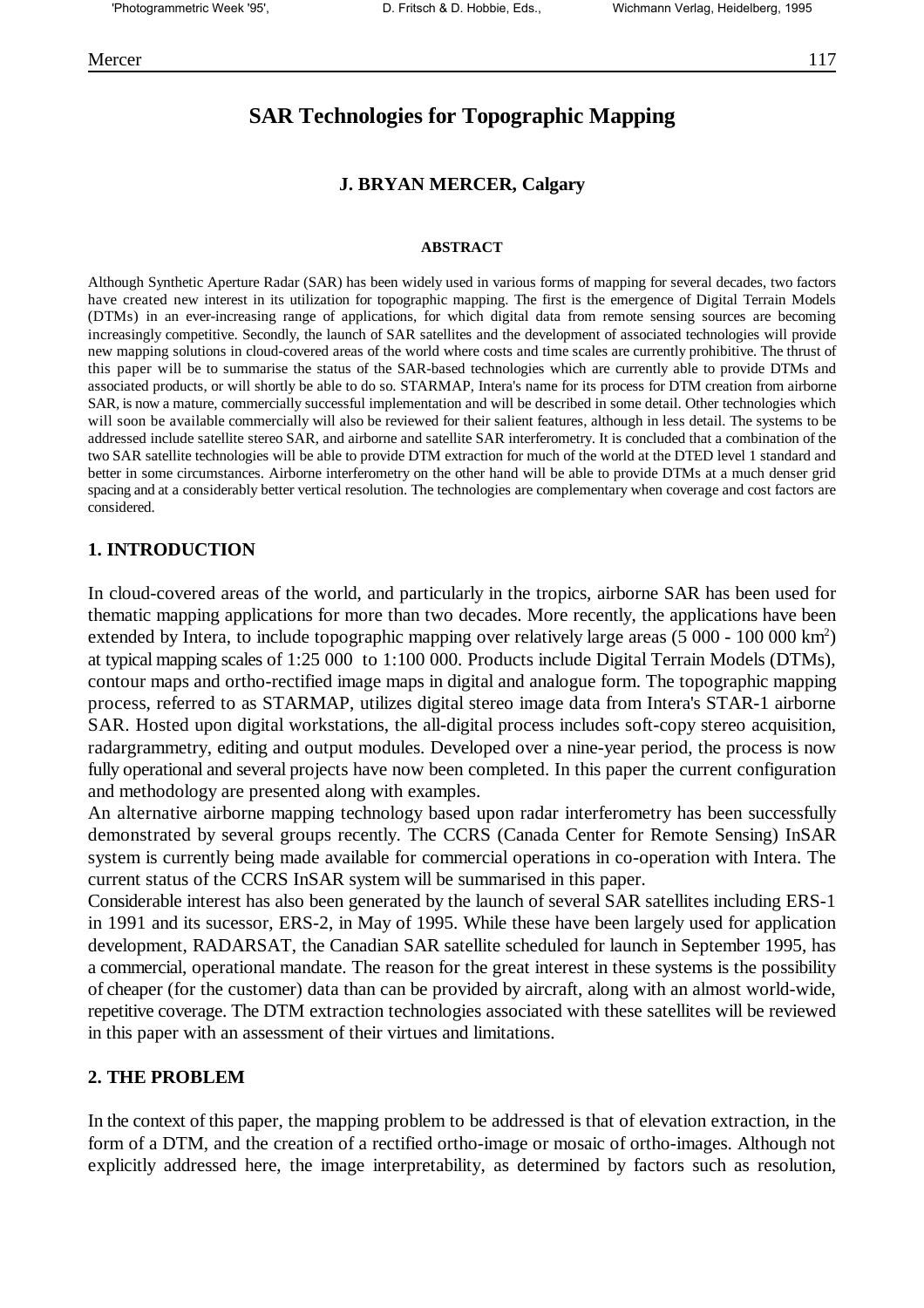speckle reduction, radiometric quality, and viewing geometry, is a major factor for consideration with respect to the mapping process.

In general, the mapping scales for which these technologies may be appropriate, range from 1:10 000 to 1:100 000 - that is, medium to small scale mapping applications.

It should be further noted that a particular technology may achieve the published mapping standard for a certain scale in one of the parameters (for example, image resolution) but not achieve it with another parameter (for example, vertical accuracy). Thus it may be that the customer, conscious of price and availability issues, may choose a pragmatic course wherein the traditional standards are partially ignored.

## **3. SAR (SYNTHETIC APERTURE RADAR) FOR MAPPING**

The current status, with respect to operational maturity and performance (vertical accuracy) of the two technologies (stereo and interferometric SAR) and the two platforms is summarised in figure 1.

# **DTMs from SAR - Status**



Figure 1: Status of various SAR systems for DTM creation including approximate vertical accuracy (RMS).

The airborne stereo SAR, as manifested by the Intera STARMAP process utilising STAR-1 digital data, is commercially and operationally mature. Over 300 000 kmsq of DTMs have been created in commercial projects of size ranging from 10 000 kmsq to 100,000 kmsq. As detailed later, vertical accuracies of 15-30 m (RMS) are obtained at grid spacing (postings) of 50 m. Horizontal accuracies are about 10-15 meters (RMS). Image resolution (approximately 6 meters at 7 looks), normally supports 1:50 000 products although both larger and smaller scale ortho-rectified image maps have been created for different applications.

A stereo satellite version of STARMAP, called RMAP, is expected to be available within a few months of the launch of RADARSAT (September, 1995). It is expected that vertical accuracies in the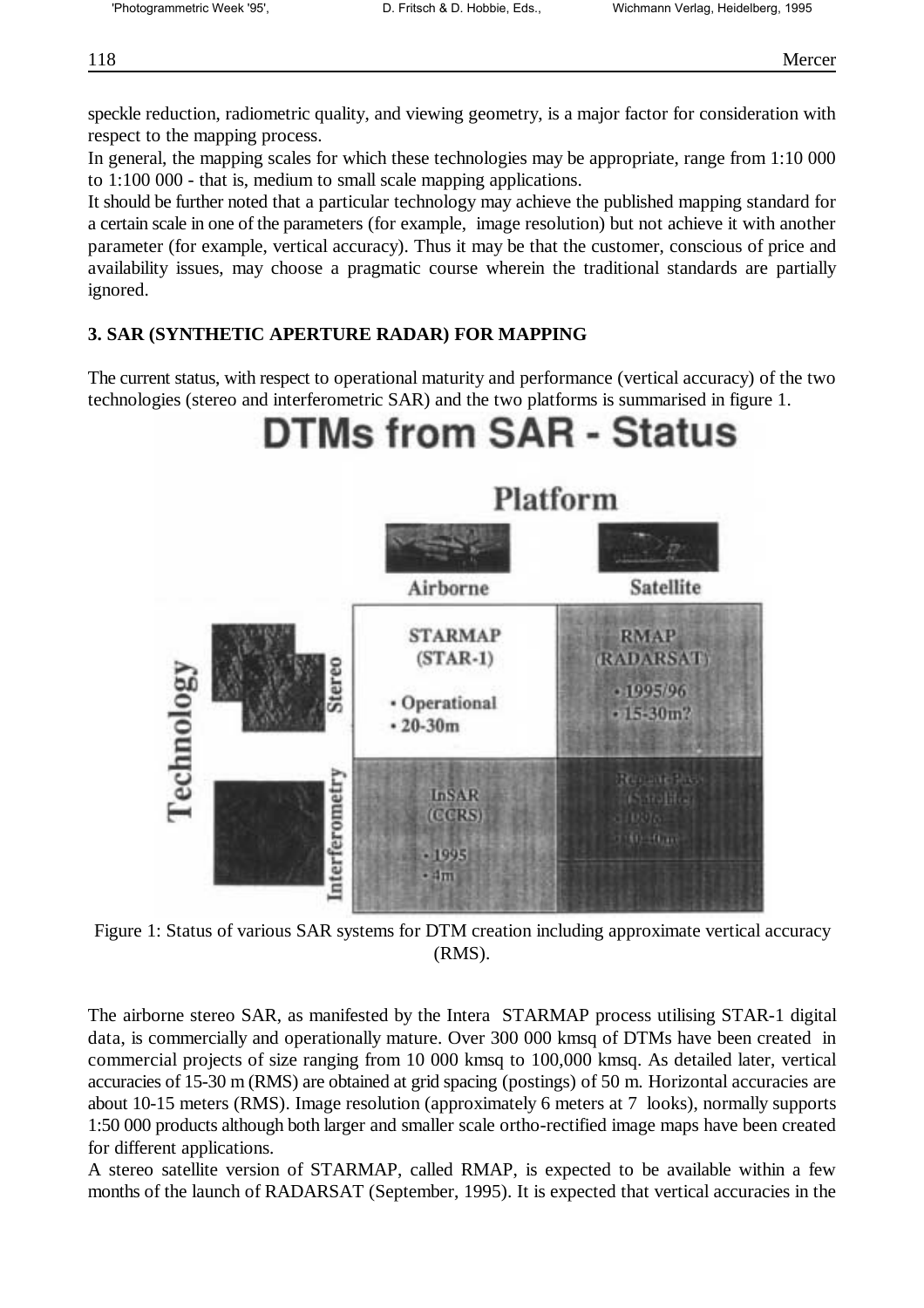range 10-30 meters (RMS) will be achievable, depending on terrain steepness, texture and other factors. The goal will be to achieve DTED Level 1 as a minimum (18 meters (RMS) vertical uncertainty, 3" posting). The experience that supports these expectations is reported in section 6.3. Airborne interferometry is commercially available through Intera starting in the summer of 1995. The CCRS InSAR system combines very good DTM capability (vertical accuracy 2-4 meters (RMS) at 10 meter postings, horizontal accuracy about 5 meters (RMS)), as well as excellent image quality

(5 meter resolution at 4 looks).

Satellite interferometry, often referred to as 'repeat-pass interferometry', has been demonstrated under restricted conditions to provide vertical DTM accuracies at the 5-15 meter (RMS) level. To date it has utilised data from ERS-1, ERS-2 and other platforms no longer in orbit (SEASAT, SIR C). The single biggest limitation is the requirement for temporal coherence of the target pixels between successive satellite passes. To the extent that the terrain itself or the overlying vegetation changes between passes, the accuracy can be badly degraded to the point of unusability. It is intended that a commercial capability will be available based upon RADARSAT data, although the extent of the limitations are not yet well understood.

## **4. TECHNOLOGY OVERVIEW**

A very brief review of the technologies is presented in this section. More detailed accounts may be found in Leberl (1990), Mercer and Griffiths (1994), Gray and Farris-Manning (1993), Zebker and Villasenor (1992), Hagberg and Ulander (1995), and references to be be found therein.

## **4.1 Stereo SAR**

The stereo approach for elevation extraction, requires as input, overlapping image pairs created from airborne or satellite platform positions which, as viewed from a common 'target' within the images, are separated in incidence angle by several degrees (optimally 10-20 degrees). This is depicted in figure 2. The extraction of the coordinates  $(X, Y, Z)$  for this individual target can be achieved through simultaneous solution of the so-called (range,doppler) equations (Leberl, (1990)). Fundamental to the process is the ability to identify or match the common target pixel in both images.



Figure 2: Stereo SAR geometry. Figure 3: Interferometric SAR geometry.

Precise knowledge of the aircraft or satellite position(s) is required to locate the target in the mapping frame of interest (for example, with respect to a WGS-84 ellipsoid and UTM projection). In the case of STAR-1/STARMAP, differentially processed GPS provides aircraft track recovery at 0.5 sec intervals to a level of 1-2 meters RMS. In the absence of precise platform location (as will be the case with RADARSAT), ground control is further required.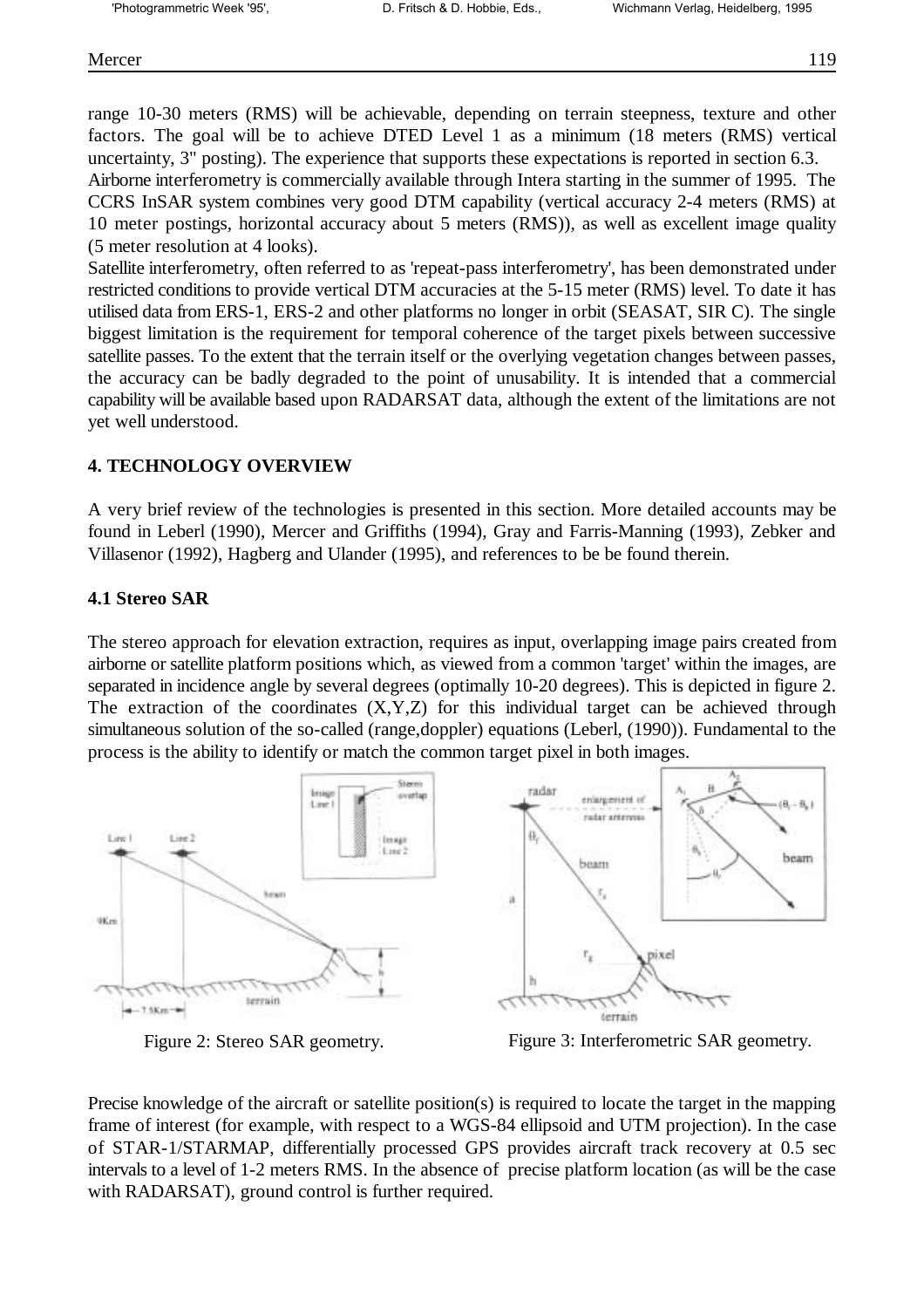In principle, at least, the creation of a DTM then reduces to the following steps:

- a) acquisition of an adequate sample of matched target points in 'image space' to describe the terrain surface at the level of spatial detail required (typically the sample includes a quasi-regular grid of points supplemented by breaklines and drainage lines);
- b) computation of the 'object space'  $(X, Y, Z)$  coordinates for all of these target points;
- c) interpolation of the target points into a DTM at the desired regular posting. Other practical elements include various radiometric and geometric pre-processing steps, tying the images together, possibly performing block-type adjustments to the data where multiple images are used, merging or mosaicking of overlapping DTMs over large areas or from different viewing directions, editing and QA. In the airborne case extra processing steps are required in order to correct for uncompensated aircaft motion. Contour plots are generated from the DTM and used in the editing process and ultimately output as maps. Normally the source images are ortho-rectified and mosaicked at the same time, to serve as image maps.

The major ways in which satellite stereo SAR differs from the airborne case is in the geometry (steeper and better for stereo), resolution and image quality (poorer), motion compensation (not required), track recovery (more difficult), viewing directions (limited), time between pairs (greater), cost (less), and area coverage (greater).

A more detailed description of the STARMAP process is provided in section 4 along with results of ERS-1 roll/tilt mode stereo.

## **4.2 Interferometric SAR**

The principle, depicted in figure 3, is based upon measurement of the phase difference between the backscattered wavefronts from a common target pixel, arriving at two spatially separated antennas. The phase difference is determined by the path difference between these wavefronts. Calculating the path difference from the observed phase difference, and with knowledge of the antenna separation or baseline, its orientation with respect to nadir, and the height of the platform above the reference geoid, it is then possible from simple geometry to calculate the height of the target pixel (in principle, at least). In practice, the phase is determined from an 'interferogram', which is mathematically the complex product of the complex images received from each of the two antennas. Because the phase difference can only be measured between 0 and 2( (modulo 2), there is an absolute phase ambiguity which is normally resolved with the aid of ground control and a 'phase unwrapping' technique (e. g. Goldstein et al,1988). Thus the extraction of elevation is performed on the 'unwrapped' phase.

In the airborne case, both antennas are located on the same platform; for example, in the case of the CCRS InSAR system the main transmit/receive antenna is located under the fuselage, while the second antenna, for receive only, is located on the side of the aircraft, about 2 meters away. The prime advantage of this configuration is that it is a single-pass system. Thus the target is viewed by both antennas simultaneously.

On the other hand, satellite interferometry is currently implemented by computation of an interferogram from two passes of a satellite with time separation of at least 1 day, and 24 days in the case of RADARSAT. The orbit of the second pass must be within several hundred meters of the first in order to preserve phase coherence between the two views of the target. The exact baseline separation, beyond which phase coherence is lost, is dependent upon altitude, wavelength and spatial resolution of the system. A more serious problem is possible 'temporal de-correlation' which is the potential loss of coherence caused by the time delay between passes. Thus the quality of the DTM derived by repeat- pass interferometry will be dependent on the terrain, vegetation cover, local climate and other factors in the target area. There is considerable effort by several groups currently attempting to understand these factors. A very interesting attempt to minimize the problem of temporal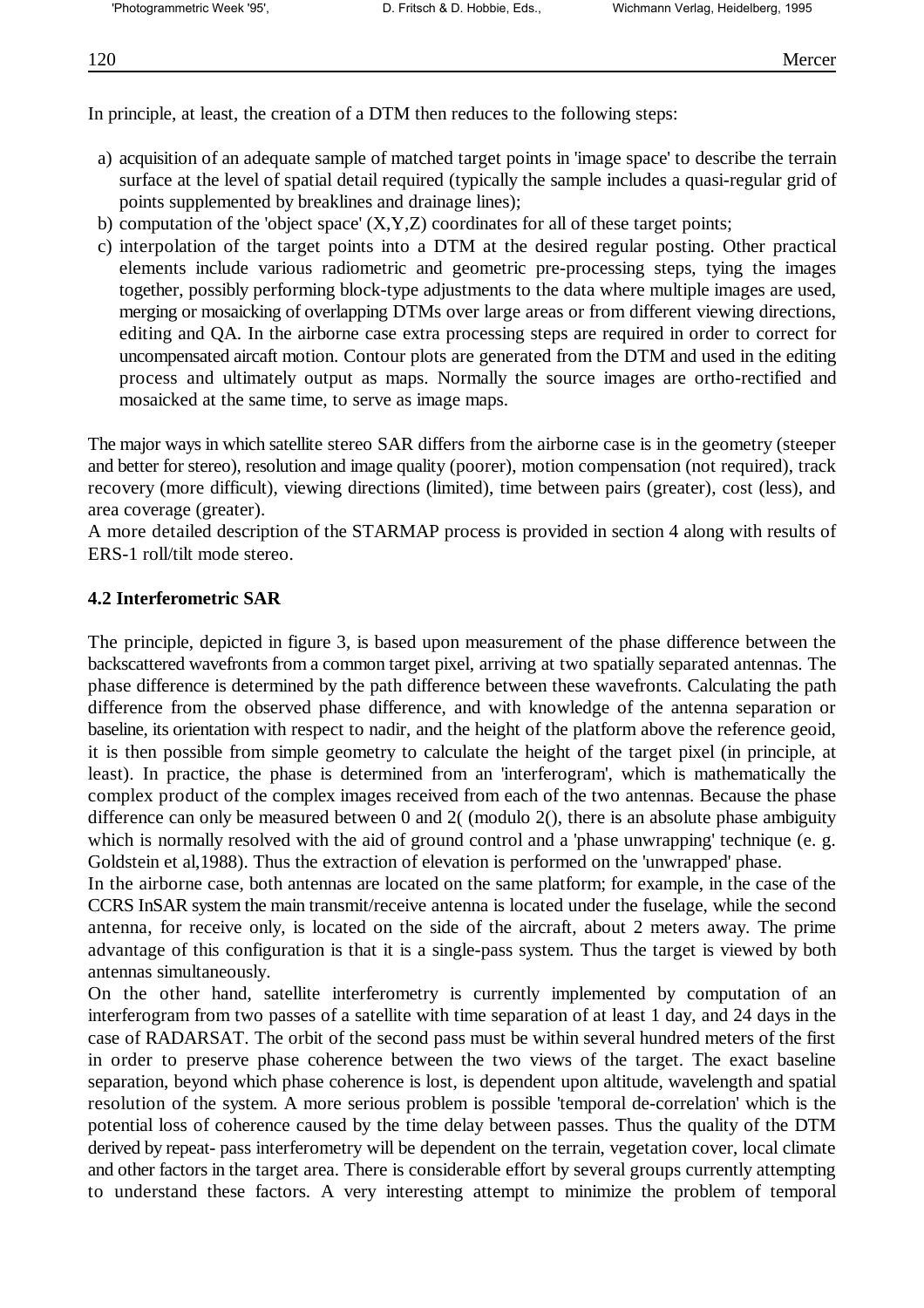de-correlation will utilise ERS-1 and ERS-2 operating in tandem mode whereby the satellite orbits are separated by one day only. Unfortunately ERS-1 is at the end of its mission life and the tandem mission will occur only for a few months during late 1995. Another limiting factor is that these satellites do not carry tape recorders so there are practical restrictions on the areas where the technique may be applied.

## **5. IMPLEMENTATION OF STEREO SAR - STARMAP**

The STARMAP Soft-Copy System (SSCS) is an all-digital stereo radar workstation and is central to the commercial extraction of DTMs from STAR-1 stereo data. It is a custom system and has been operated by Intera in development and production modes since 1991, with evolution paralleling the operational experience. A more complete description of the workstation and the associated operations is given in Mercer and Griffiths (1994). The workstation consists conceptually of three modules as summarised in the following. Although the description below is presented with respect to the airborne stereo case, a modified form was used to perform the ERS-1 stereo work described in section 5.2 below.

## **5.1 Acquisition**

Pairs of image space coordinates of coincident target pixels are extracted from overlapping digital image strips in this module. This function is implemented through a digital stereo interface through which the operator perceives a stereo model. When in manual mode, an operator can lay a floating mark on the surface, corresponding to the shift in cross-track direction of one image with respect to the other, or 'removal of x parallax'.

There are a number of facilities supported in the LT module:

- The operator can quickly change from any stereo zoom level to any other, from a 1:1 presentation (each pixel displayed) down to 1:64 reduction, the levels being separated by factors of two.
- Acquired points may be depicted on the screen in stereo, enabling the operator to assess coverage and evaluate terrain description easily.
- Several different classes of point and line type may be acquired, including mass points collected in a pre-programmed grid mode, randomly acquired points, break lines, and drainage lines. The number and mix of mass points depends on the terrain type and how it may best be described.
- Individual points or clusters of points may be edited. QA at this stage is very effective, as applied to "bad" point removal, for example.
- An image correlation capability is normally enabled, both to achieve sub-pixel accuracy and for off-line densification.

## **5.2 Radargrammetry**

The function of this module is to process the pairs of image coordinates (i.e., the parallax coordinates) acquired in the LT module into  $(X, Y, Z)$  object coordinates with respect to the desired map reference system. In order to achieve this, STARMAP requires as additional input, the GPS data describing the aircraft flight line history and the history of certain parameters relating to the motion compensation process.

A radargrammetric model accounts for the particular radar parameters (slant-to-ground conversion, various delays and offsets, etc.) and, in concept, intersects the spherical wavefronts transmitted from the two radar positions at the common target represented by the image coordinate pairs. Instantaneous 'squint angle' deviations associated with the aircraft velocity fluctuations are also accounted for in this process. A form of numerical adjustment, conceptually similar to a block adjustment in photogrammetry, is performed using the tie points. This process uses redundant information created by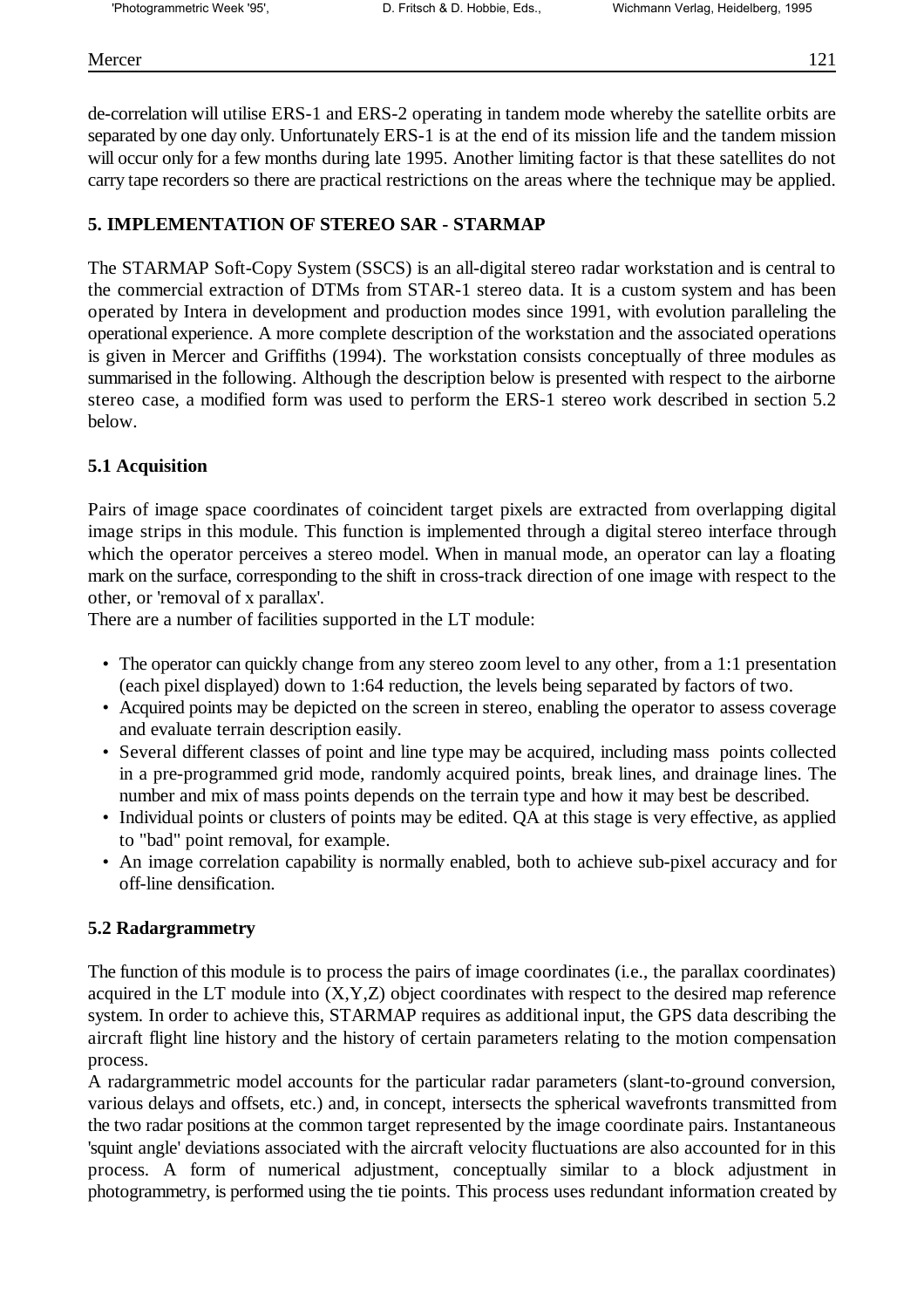triple overlap in portions of the imagery, and enables an internal optimization with quantifiable results that form part of the QA activities. Upon completion of the adjustment, the object coordinates for all of the mass points are computed. Depending on the terrain and other factors, there may be 50 000-100 000 such points acquired to adequately describe the terrain in a single 1:50 000 scale mapsheet-size project. More typically, the project size is considerably larger.

Since each of the acquired points now has associated with it both object coordinates and image coordinates, it is possible to create a grid transformation that will warp the input grid into the desired output grid. Through standard resampling, the grey-level information in the original images is then mapped onto the output grid. This process completes the ortho-rectification stage.

Both terrain displacement and anomalous distortions have been minimized in the process, and the images geo-coded or ortho-rectified with respect to a standard map projection (such as UTM).

## **5.3 Editing**

Two functions are performed in this module: A DTM is created, along with associated contour lines, and a QA/editing activity is implemented. The  $(X, Y, Z)$  coordinates from the radargrammetry module constitute an irregular grid of points and 'feature lines'. A third-party software module transforms this irregular grid into the desired regular grid of elevation values (the DTM) at the desired spacing. Feature lines, originally acquired in LT as break lines and drainage lines, are incorporated into the process, providing a refinement to the surface description. Contour lines, at operator-selectable intervals, are created from the DTM.

In order to provide a convenient means of performing QA, the contours may be graphically displayed, inspected and digitally edited for obvious errors. More usefully, the rectified images can serve as a backdrop (monoscopically) to the contours. To the extent that some portion of the contours does not reasonably represent the terrain, a set of tools enables the operator to move, cut or otherwise modify the contours. Local changes to the contours are reflected in the DTM.

Opposite-look data may have been collected in order to fill in areas that are obscured by shadow. The opposite-look data will have been independently processed up to this point. In this module, when each of the data sets has been independently QA'd, the data are combined into a common DTM and contour set.

Subsequently, DTMs are converted to the desired output format. Contour sets are exported to a GIS where they are cut into mapsheet sizes and merged with manuscript surround data before plotting to hardcopy. Ortho-rectified strips are mosaicked using another custom Intera package and output to a high quality film plotter.

## **6. EXAMPLES**

Graphical examples from three of the four technologies described above are presented in this section, along with descriptions of the associated circumstances.

## **6.1 Airborne Stereo**

A 1:50 000 scale, STARMAP-derived image map and the corresponding contour map are shown in reduced form in figures 4(a) and 4(b). The image map was mosaicked from seven ortho-images. The contours are at 50 meter intervals and were created from a DTM with 50 meter postings. Check points in the general area confirmed the 20-25 meter (RMS) DTM uncertainty and the 15 meter (RMS) horizontal uncertainty of the mosaic.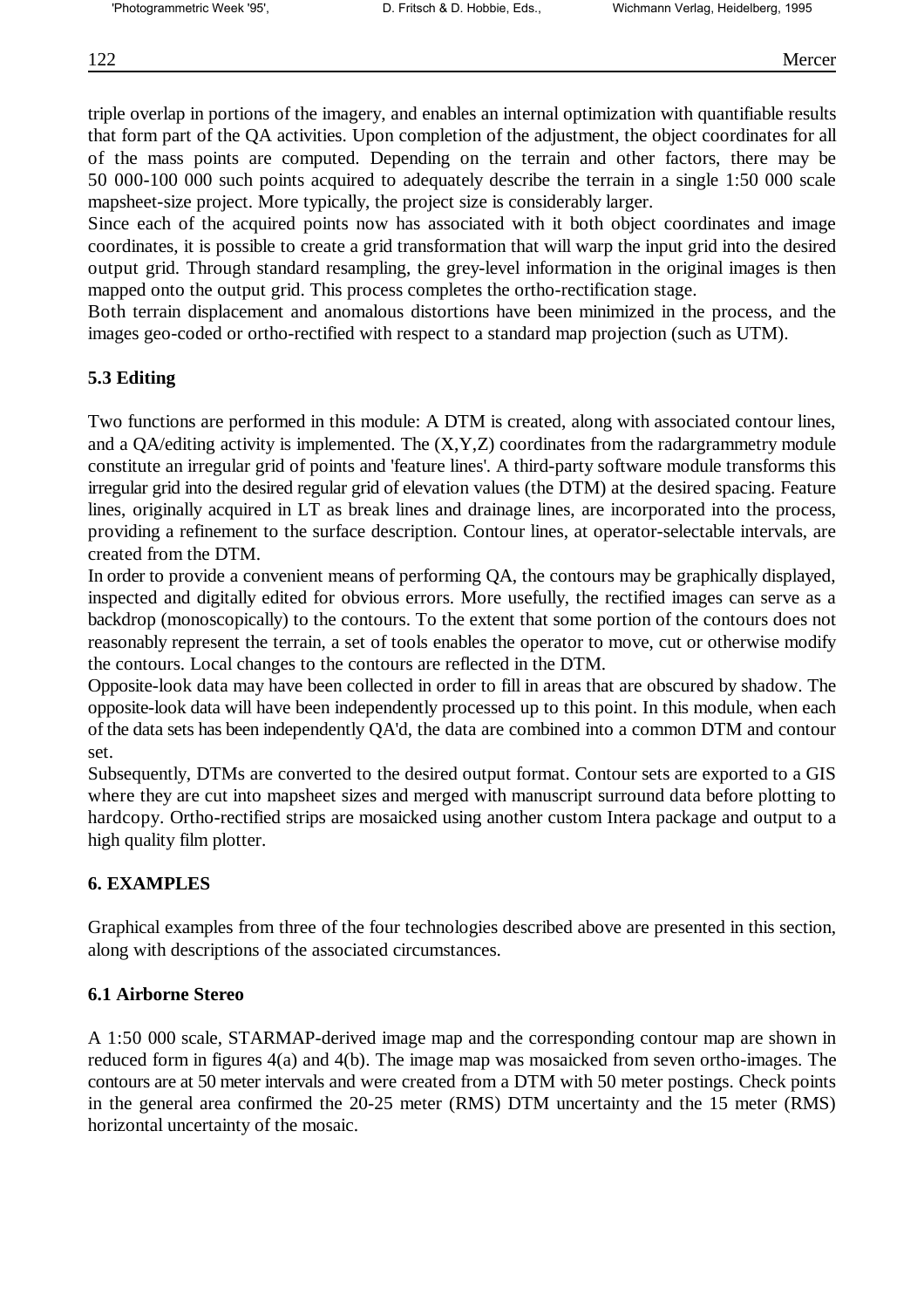

Figure 4: STARMAP hardcopy output products. Figure 4a is a Radar Image Map and Figure 4b is the corresponding contour map. The original scale of both is 1: 50 000. Normally these products are presented with full surround information and annotation. This information is not reproduced here for confidentiality reasons.

#### **6.2 Satellite Stereo**

Normal ERS-1 geometry is not suitable for stereo elevation extraction because the intersection angle is too small (equivalent to an inadequate base-to-height ratio in photogrammetry). However during an experimental early phase of the ERS-1 mission, the satellite was tilted upward by 12 (allowing a reasonable stereo model to be obtained. Two test sites in Canada have been addressed using a modified form of STARMAP, currently referred to as RMAP. Comparisons with 'truth' in the form of government-supplied DTMs and check points obtained from standard topographic maps were made in both cases. In areas where the topography was not too steep, vertical accuracies in the 10-15 meter range were obtained. In more rugged topography, the accuracies deteriorated as a result, we believe, of mis-match between viewing geometry and terrain. It is thought that RADARSAT's flexible beam geometry will be better suited to this type of terrain. An example of the DTM derived from one of the test sites is shown in figure 5 where it is presented as a grey-level (originally color-shaded) spatial plot and compared with the B.C. provincial government DTM. The DTMs were created at 50 meter postings. The full set of results will be submitted for publication to the Canadian Journal of Remote Sensing.



Figure 5: Gray scaled comparison of DTM´s created from a) Provincial government 1:25 000 source. b) RMAP (ERS-1 satellite data) 57km×45km. See text.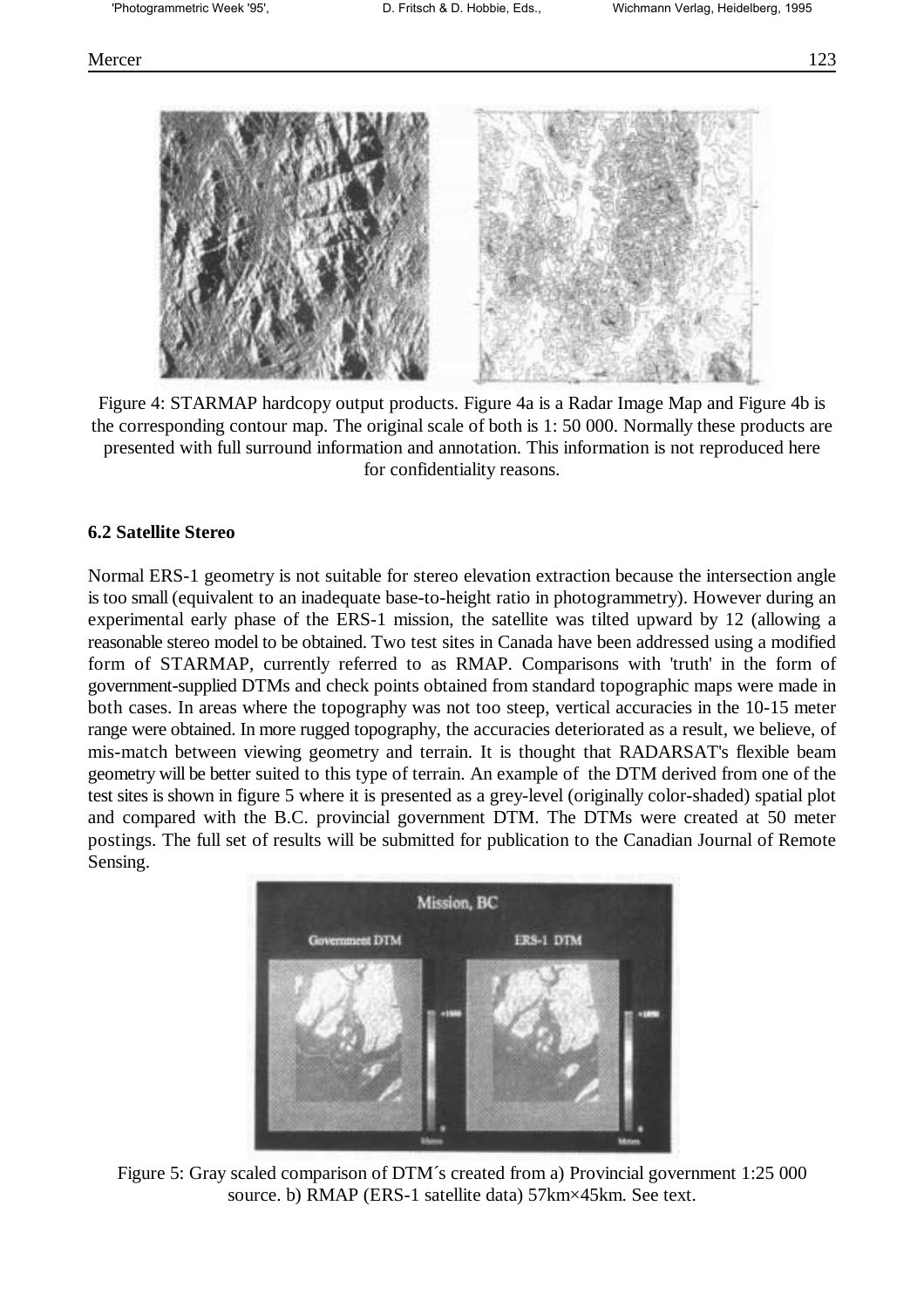## **6.3 Airborne Interferometry**

A set of airborne interferometry tests were recently conducted in the Bow Valley corridor west of Calgary, using the CCRS InSAR system. Comparison with the Alberta provincial DTM indicates vertical uncertainties at the 5 meter level. However it is thought that much of the uncertainty may lie with the 'truth'. A comparison of independently derived InSAR DTMs from opposite viewing directions shows RMS differences of 2-4 meters in areas devoid of trees. The equivalent of a few ground control points were used in achieving phase calibration (L.Gray, K.Mattar, and P.Farris-Manning, private communication). It is expected that this level of accuracy should be sustainable in commercial operations provided good differential GPS (preferably sub-meter) is available along with a few ground control points. It should be noted that 10 meter postings were used in this analysis. An example of the ortho-rectified image with color-shaded contours overlaid (reduced to grey in this presentation) is presented in figure 6. The elevation is presented using 50 meter color cycles. It is interesting to note that this presentation is similar in appearance to an interferogram except that in the latter case the color cycles are related to phase which is only indirectly related to the elevation.



Figure 6: Interfermetric SAR gray scale contours (3-levels) from INSAR interferogram. Bow Valley, Alberta, just west of Calgary. Courtesy of Canada Centre for Remote Sensing.

## **7. COSTS**

The unit cost of topographic map products such as DTMs or Ortho-Image maps, are dependant upon level of detail - usually quantified by scale or accuracy. Although the commercial pricing for the new technologies isn't known exactly yet, an estimate has been made for DTMs and is shown in figure 7, as a function of vertical accuracy. For comparison, standard aerial photography and SPOT-derived DTM prices are also shown.

## **8. CONCLUSIONS**

It is clear that the technologies described will have increasing impact on topographic mapping on a world-wide scale, both in the production of DTMs and ortho-image maps. SAR has long had relevance in the cloud-covered areas of the world and this should continue to be the case. For example, STARMAP, the only commercial implementation of airborne stereo SAR for DTM extraction, is now operationally mature and is being adapted for satellite stereo SAR.

It should be possible, in principle at least, to create a consistent DTM data base over much of the world using stereo SAR from RADARSAT after its launch in late 1995. It is likely that this would be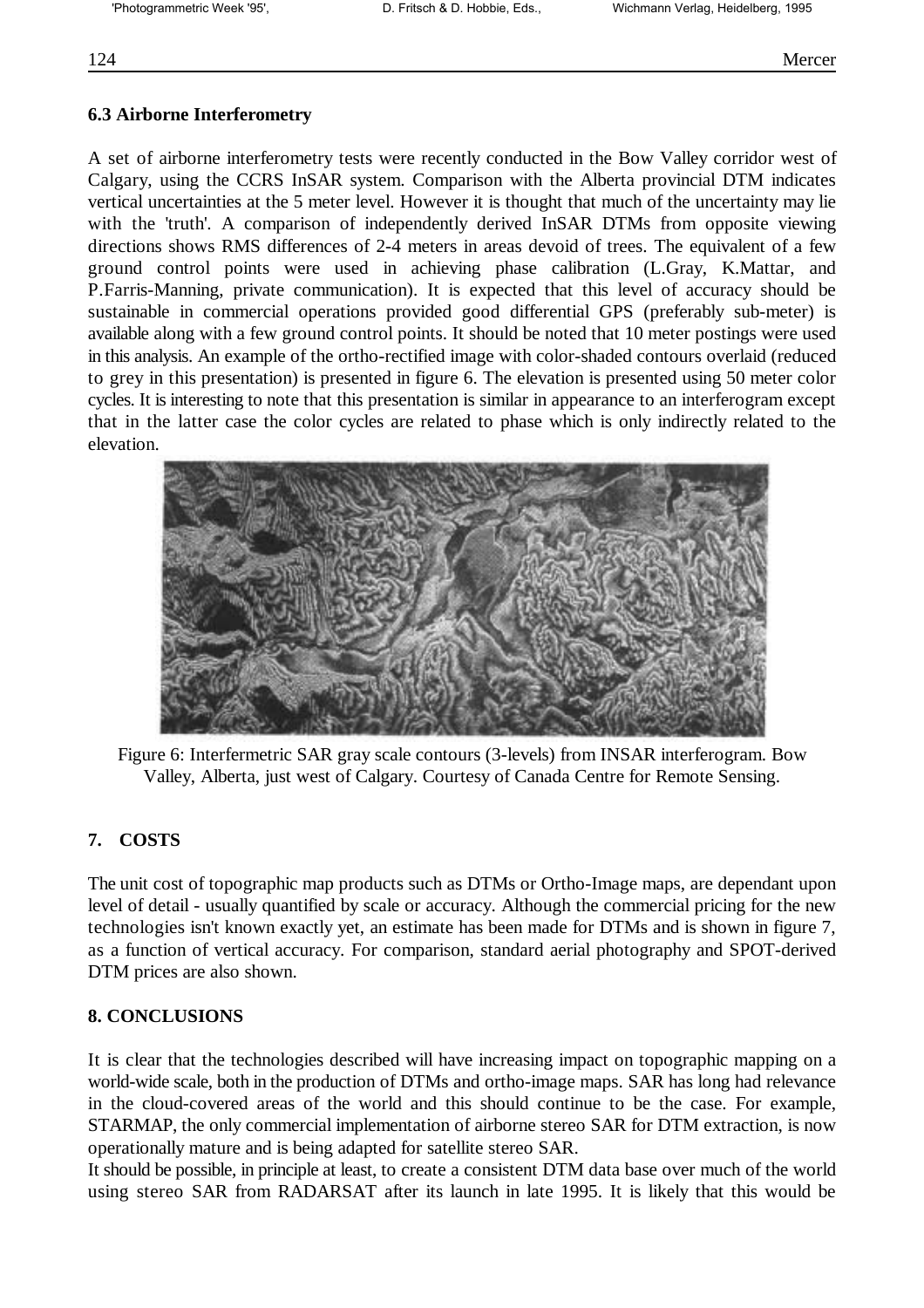#### Mercer 125

supplemented by interferometric SAR although restricted to certain areas where temporal de-correlation does not present a problem. The latter might occur using RADARSAT with its 24 day repeat cycle or (for a few months in 1995) an ERS-1/ERS-2 tandem mission with its 1 day separation. The overall level of accuracy that might be achieved is approximately DTED Level 1, and better in many areas.



Figure 7: Estimated Cost vs. Accuracy.

Airborne interferometry on the other hand is now available to provide much better levels of detail and accuracy. DTMs can be created with vertical accuracy of a few meters, at postings of (for instance) 10 meters, and with corresponding imagery of a few meters spatial resolution. Unit costs are likely to be 2-3 times greater than can be achieved with satellite, but should be highly competitive with aerial photography in any part of the world.

## **9. ACKNOWLEDGEMENTS**

The author wishes to acknowledge with gratitude, ESA/ESRIN for providing the ERS-1 stereo data under their AO program, CCRS for providing funding for the ERS-1 work under the RDDP program and RSI for providing supplementary data from the Gatineau station. We would also like to thank Dr Lawrence Gray at CCRS for providing the interferometry example used. We also thank the Provincial Government of British Columbia who donated the TRIM DTMs for test purposes.

## **10. REFERENCES**

Gray, Laurence A., and P. J. Farris-Manning, (1993). Repeat-Pass Interferometry with Airborne Synthetic Aperture Radar . IEEE Transactions on Geoscience and Remote Sensing. Vol. 31: Number 1, pp 180-191.